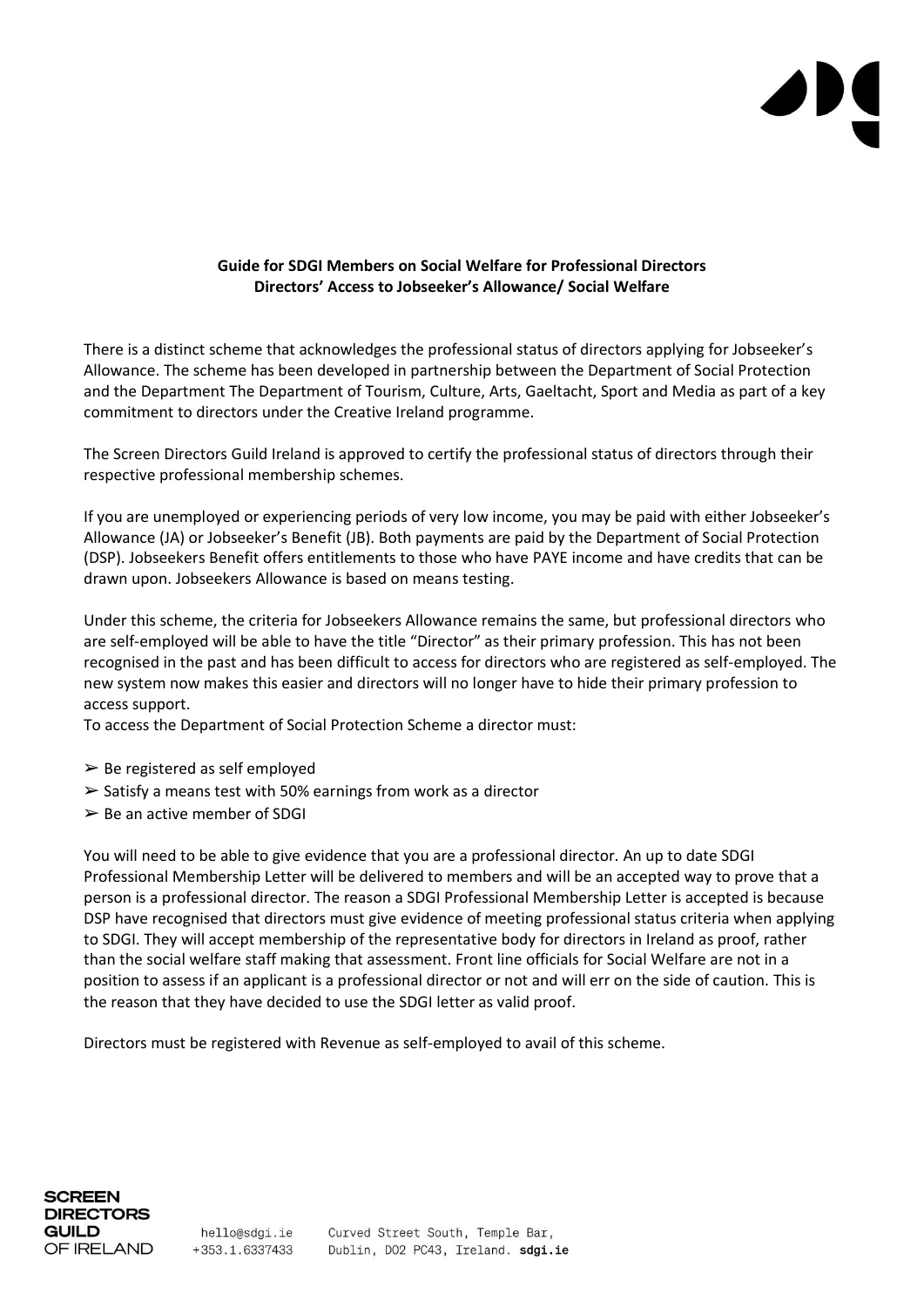### **Means Test and Self-Employment**

Jobseeker's Allowance is means tested and your means must be below a certain level to qualify. When being assessed for the scheme directors will be means tested as self-employed individuals. To find your total means, your means under the various headings (for example, cash income, employment, capital, benefit and privilege) are added together. Most social welfare payments are not taken into account. Total earnings are assessed as gross income, less work-related expenses over 12 months. There is no exhaustive list of all expenses allowed because expenses vary with the nature and extent of the selfemployment.

However the following are the main allowable expenses in most cases:

- $\triangleright$  Materials (supplies costs)
- $\triangleright$  Motor running costs (portion applicable to practice)
- $\triangleright$  Insurance relating to the practice
- $\triangleright$  Telephone (portion applicable to practice)
- $\triangleright$  Bank charges
- $\triangleright$  Any other costs associated practice

Your expected annual earnings from self-employment is divided by 52 to find your weekly means from selfemployment, 50% or more of a directors earnings must be from their work as a professional director. This includes income from all forms of work that a director undertakes, for example: films – sales and director fees, commissions, juried competitions, funding awards, workshop facilitation, masterclasses, guest lecturing, specialist panels, public speaking & director talks, etc. For more details on means testing visit Citizens Information:

- ➢ Means Testing: citizensinformation.ie/means\_test\_for\_jobseekers\_allowance.html
- ➢ Self-Employment: citizensinformation.ie/en/self\_employed\_and\_unemployment.html

# **Types of Work**

Like all Jobseekers, directors must be available for work and actively seeking work. You must also be genuinely seeking work to qualify for Jobseeker's Allowance – and you must be able to show evidence of this to the Department of Social Protection. This scheme now allows directors to include as evidence the following activities that form the everyday life of a director; applications for film advancements, funding, education and outreach opportunities and any other examples you have of actively pursing opportunities related to your practice that could potentially generate income. DSP have specified that being available for work now takes into allowance the range of work that directors undertake.

Arts Council policy states that all of their funded organisations must pay directors, this income qualifies as being paid for work. We have to also understand that some directors volunteer. It is clear that such voluntary work may become difficult if it is placed before Social Welfare as a block to being available for work. There is no easy answer here and it will depend on each individual's interaction with Social Welfare to understand how and what volunteering can be done.